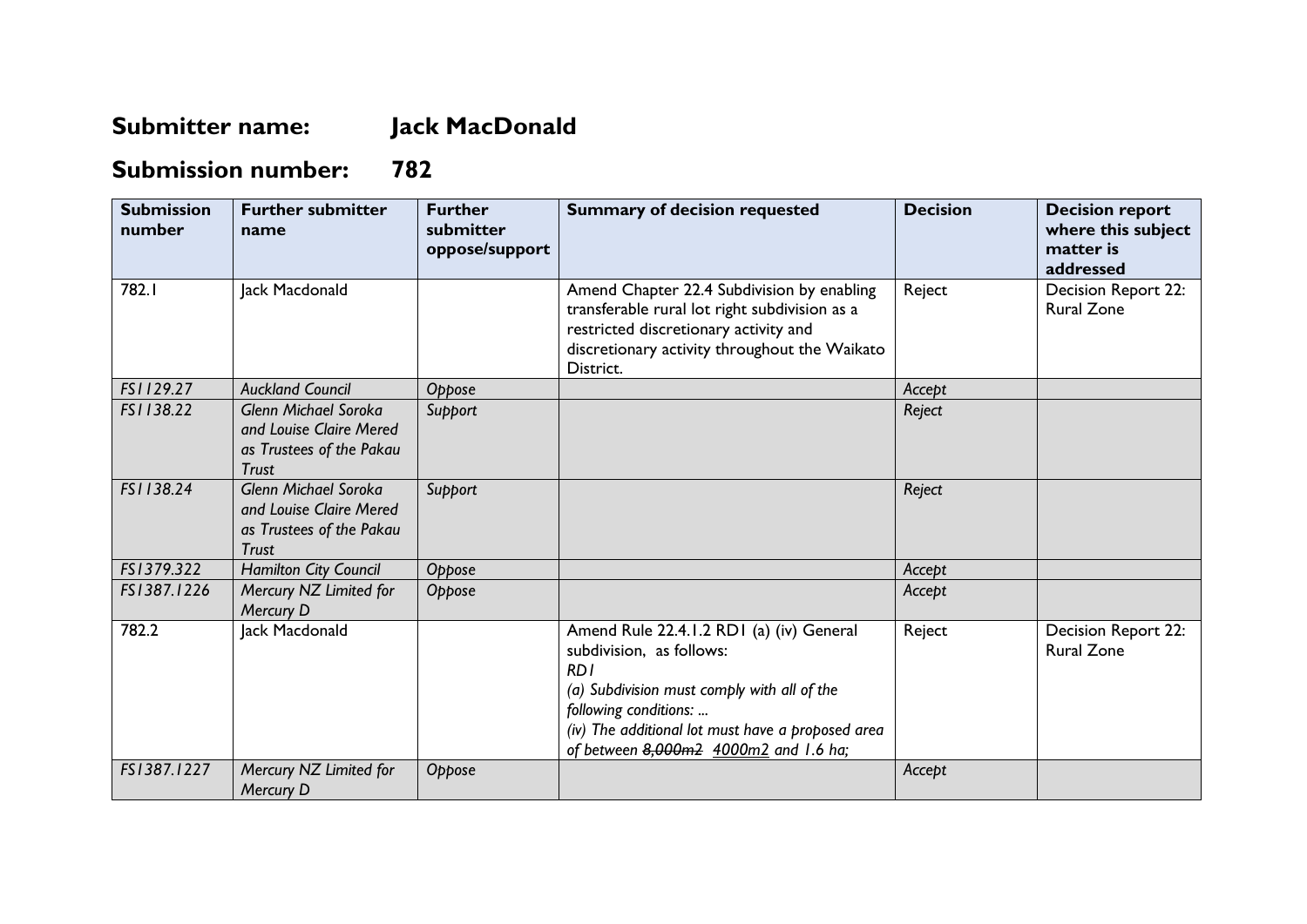| <b>Submission</b><br>number | <b>Further submitter</b><br>name           | <b>Further</b><br>submitter<br>oppose/support | <b>Summary of decision requested</b>                                                                                                                                                                                                                                                                            | <b>Decision</b> | <b>Decision report</b><br>where this subject<br>matter is<br>addressed |
|-----------------------------|--------------------------------------------|-----------------------------------------------|-----------------------------------------------------------------------------------------------------------------------------------------------------------------------------------------------------------------------------------------------------------------------------------------------------------------|-----------------|------------------------------------------------------------------------|
| 782.3                       | Jack Macdonald                             |                                               | Delete Rule 22.4.1.4 (a)(i) Boundary<br>relocation.<br><b>OR</b><br>Amend Rule 22.4.1.4 (a)(i) Boundary<br>relocation to allow application of this rule to<br>more than two existing Records of Title.                                                                                                          | Reject          | Decision Report 22:<br><b>Rural Zone</b>                               |
| FS1379.324                  | <b>Hamilton City Council</b>               | Oppose                                        |                                                                                                                                                                                                                                                                                                                 | Accept          |                                                                        |
| FS1387.1228                 | Mercury NZ Limited for<br>Mercury D        | Oppose                                        |                                                                                                                                                                                                                                                                                                                 | Accept          |                                                                        |
| 782.4                       | Jack Macdonald                             |                                               | Delete the maximum number of titles from<br>Rule 22.4.1.5 Rural Hamlet Subdivision.                                                                                                                                                                                                                             | Reject          | Decision Report 22:<br><b>Rural Zone</b>                               |
| 782.5                       | Jack Macdonald                             |                                               | Amend Rule 22.4.1.6 Conservation lot<br>subdivision, so that this rule provides for<br>riparian planting and clarification on<br>enhancement planting for Significant Natural<br>Areas.                                                                                                                         | Reject          | Decision Report 22:<br><b>Rural Zone</b>                               |
| 782.6                       | Jack Macdonald                             |                                               | Amend Rule 22.3.2 PI(b)(i) Minor dwelling, as<br>follows: (i) The minor dwelling must be<br>located within 20m 150m of the dwelling;                                                                                                                                                                            | Accept in Part  | Decision Report 22:<br><b>Rural Zone</b>                               |
| FS1387.1229                 | Mercury NZ Limited for<br><b>Mercury D</b> | Oppose                                        |                                                                                                                                                                                                                                                                                                                 | Reject          |                                                                        |
| 782.7                       | Jack Macdonald                             |                                               | Amend Rule 22.3.7.1 Building Setbacks - All<br>boundaries, by deleting P1 (a)(iii) and<br>amending PI (a)(iv) as shown below:<br>PI<br>(a) A habitable building located on a site less than<br>I.6ha must be set back a minimum of:<br>(iii) 25m from the boundary of an adjoining site<br>that is 6ha or more; | Reject          | Decision Report 22:<br><b>Rural Zone</b>                               |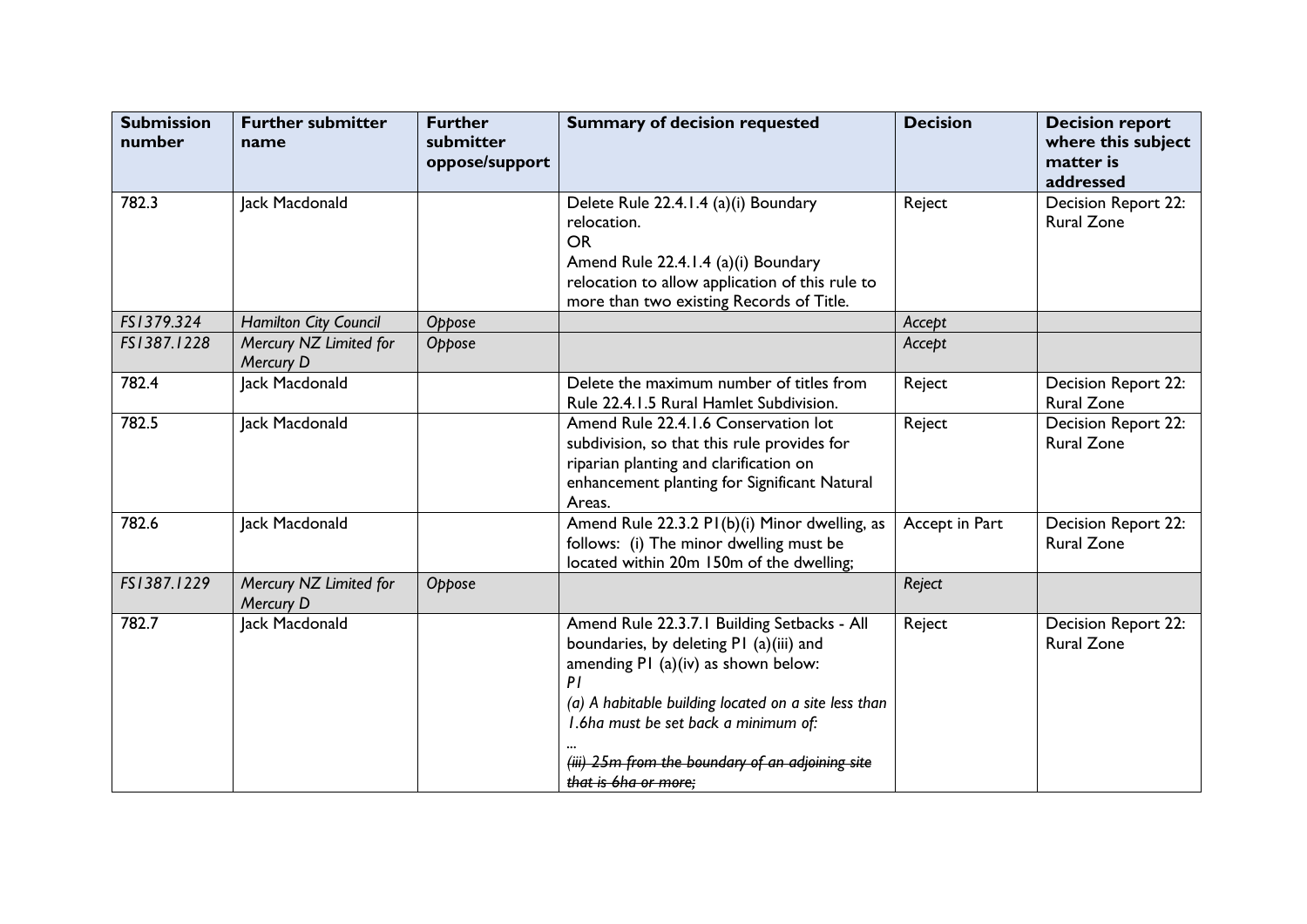| <b>Submission</b><br>number | <b>Further submitter</b><br>name    | <b>Further</b><br>submitter<br>oppose/support | <b>Summary of decision requested</b>                                                                                                                                                                                                                                                                                            | <b>Decision</b> | <b>Decision report</b><br>where this subject<br>matter is<br>addressed |
|-----------------------------|-------------------------------------|-----------------------------------------------|---------------------------------------------------------------------------------------------------------------------------------------------------------------------------------------------------------------------------------------------------------------------------------------------------------------------------------|-----------------|------------------------------------------------------------------------|
|                             |                                     |                                               | (iv) 12m from the boundary of an adjoining site.<br>that is less than 6ha.                                                                                                                                                                                                                                                      |                 |                                                                        |
| 782.8                       | Jack Macdonald                      |                                               | Amend Rule 22.3.7.1 P2 (a)(iii) Building<br>Setbacks - All boundaries, as follows:<br>P2 (a) A non-habitable building located on a<br>Record of Title less than 1.6ha must be set back<br>a minimum of:<br>(iii) $12m$ $5m$ from every boundary other than a<br>road boundary.                                                  | Reject          | Decision Report 22:<br><b>Rural Zone</b>                               |
| 782.9                       | Jack Macdonald                      |                                               | Amend Rule 22.3.7.1 P3 (a)(iii) Building<br>Setbacks - All boundaries, as follows:<br>P <sub>3</sub><br>(a) A habitable building located on a Record of<br>Title 1.6ha or more must be set back a minimum<br>of:<br>(iii) $25m$ $12m$ from every boundary other than a<br>road boundary.                                        | Reject          | Decision Report 22:<br><b>Rural Zone</b>                               |
| 782.10                      | Jack Macdonald                      |                                               | Amend Rule 16.4.1 RD1 (a)(i) Subdivision -<br>General, as follows:<br>RD1<br>(a) Subdivision must comply with all of the<br>following conditions:<br>(i) Proposed lots must have a minimum net site<br>area of 450m2 400m2, except where the<br>proposed lot is an access allotment or utility<br>allotment or reserve to vest; | Reject          | Decision Report 14:<br><b>Residential Zone</b>                         |
| FS1093.3                    | <b>Garth &amp; Sandra Ellmers</b>   | Support                                       |                                                                                                                                                                                                                                                                                                                                 | Reject          |                                                                        |
| FS1387.1230                 | Mercury NZ Limited for<br>Mercury D | Oppose                                        |                                                                                                                                                                                                                                                                                                                                 | accept          |                                                                        |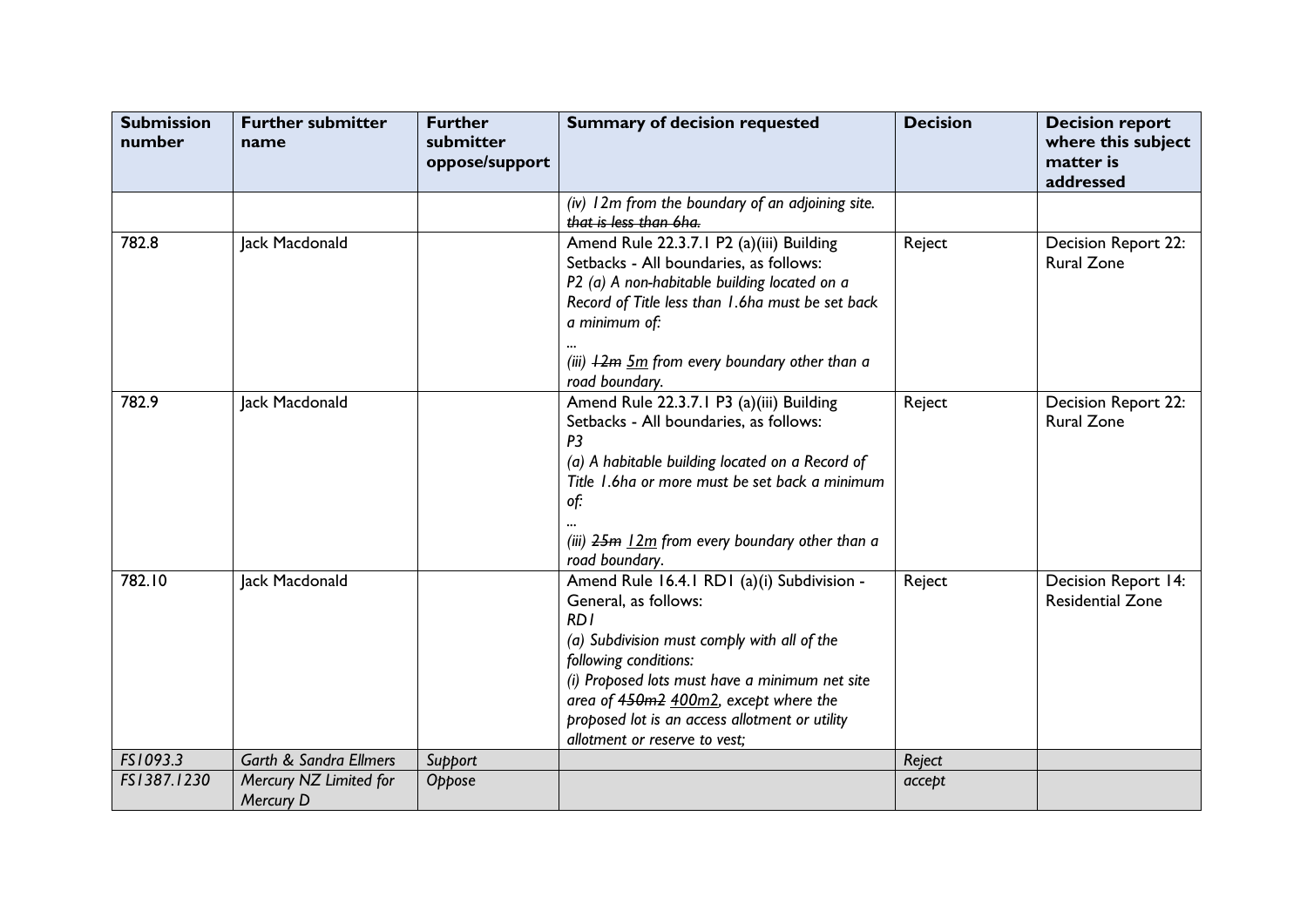| <b>Submission</b><br>number | <b>Further submitter</b><br>name | <b>Further</b><br>submitter<br>oppose/support | <b>Summary of decision requested</b>                                                                                                                                                                                                                                                                                                                                                                             | <b>Decision</b> | <b>Decision report</b><br>where this subject<br>matter is<br>addressed |
|-----------------------------|----------------------------------|-----------------------------------------------|------------------------------------------------------------------------------------------------------------------------------------------------------------------------------------------------------------------------------------------------------------------------------------------------------------------------------------------------------------------------------------------------------------------|-----------------|------------------------------------------------------------------------|
| 782.11                      | Jack Macdonald                   |                                               | Amend Rule 16.4.1 RD1 (a)(iv) Subdivision -<br>General, to include an area requirement<br>before triggering a "rear lot" rule, e.g. I<br>hectare.                                                                                                                                                                                                                                                                | Accept in part  | Decision Report 14:<br><b>Residential Zone</b>                         |
| FS1387.1231                 | Mercury NZ Limited               | Oppose                                        |                                                                                                                                                                                                                                                                                                                                                                                                                  | Accept in part  |                                                                        |
| 782.12                      | Jack Macdonald                   | Neutral/Amend                                 | Amend Rule 22.4.1.5 Rural Hamlet<br>Subdivision to be a discretionary activity<br>rather than a non-complying activity if there is<br>non-compliance with Rule 22.4.1.5 RD1 (a)(i)-<br>(v).                                                                                                                                                                                                                      | Reject          | Decision Report 22:<br><b>Rural Zone</b>                               |
| 782.13                      | Jack Macdonald                   | Oppose                                        | Delete Rule 22.4.1.2 (v) General Subdivision<br>regarding high class soils.                                                                                                                                                                                                                                                                                                                                      | Reject          | <b>Decision Report 22:</b><br><b>Rural Zone</b>                        |
| FS1387.1232                 | Mercury NZ Limited               | Oppose                                        |                                                                                                                                                                                                                                                                                                                                                                                                                  | Accept          |                                                                        |
| 782.14                      | Jack Macdonald                   | Oppose                                        | Amend Rule 22.3.7.1 Building Setbacks - All<br>boundaries, so that P4 (a)(iii) reads as follows:<br>P4 (a) A non-habitable building located on a<br>Record of Title 1.6ha or more must be set back a<br>minimum of:<br>(iii) $12m$ $5m$ from every boundary other than a<br>road boundary.                                                                                                                       | Reject          | Decision Report 22:<br><b>Rural Zone</b>                               |
| 782.15                      | Jack Macdonald                   | Neutral/Amend                                 | Amend Rule 22.3.7.2 Building setback -<br>sensitive land use, by adding text to P1 (a) (iv)<br>and (v) to confirm that the specified<br>separation distances are measured from the<br>identified Aggregate Extraction Area rather<br>than the title boundaries that contain this<br>extraction area<br><b>OR</b><br>Amend the definition of 'Aggregate Extraction<br>Area' in Chapter 13: Definitions so that it | Reject          | Decision Report 22:<br><b>Rural Zone</b>                               |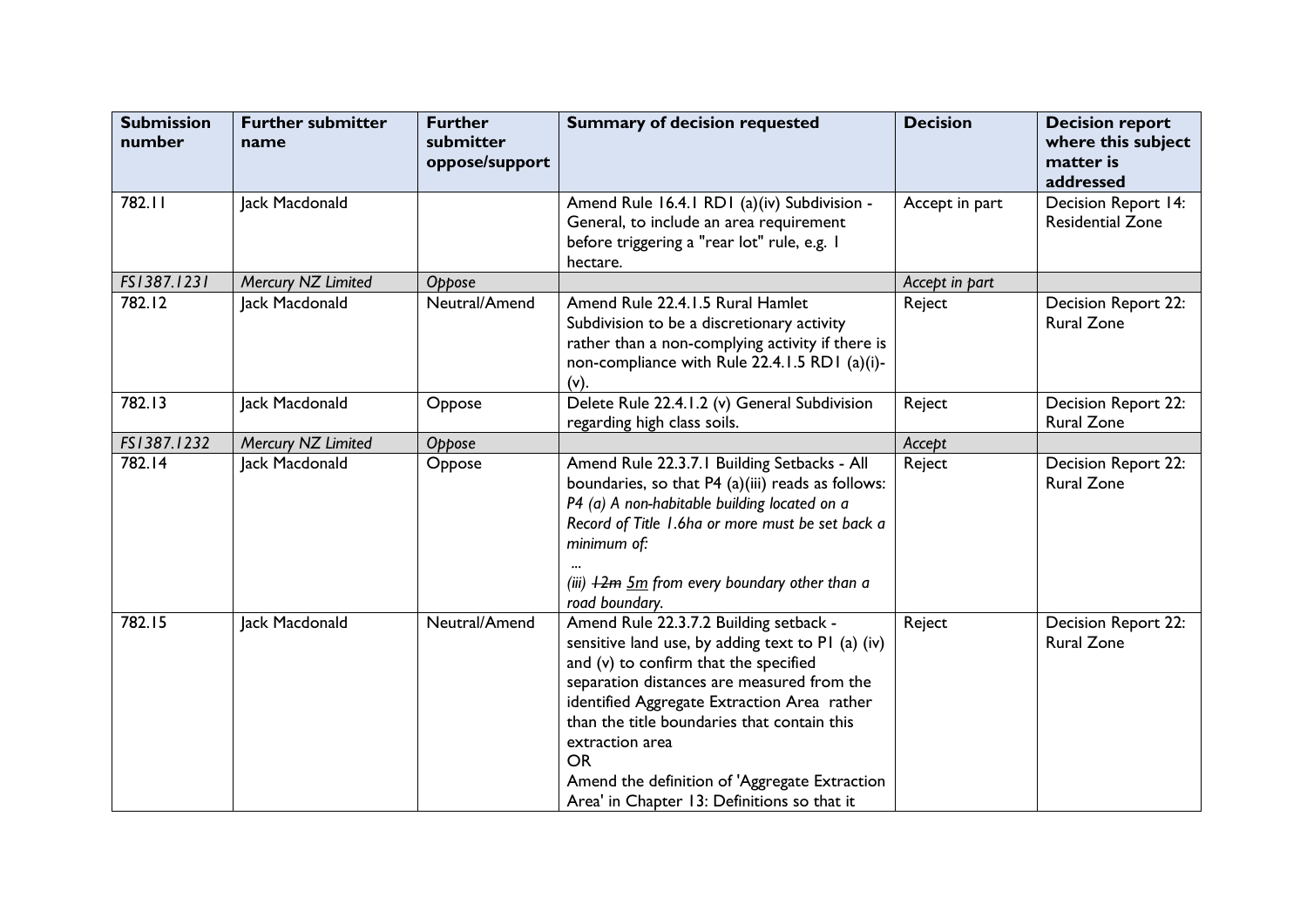| <b>Submission</b><br>number | <b>Further submitter</b><br>name             | <b>Further</b><br>submitter<br>oppose/support | <b>Summary of decision requested</b>                                                                                                                                                                                                                                                     | <b>Decision</b> | <b>Decision report</b><br>where this subject<br>matter is<br>addressed |
|-----------------------------|----------------------------------------------|-----------------------------------------------|------------------------------------------------------------------------------------------------------------------------------------------------------------------------------------------------------------------------------------------------------------------------------------------|-----------------|------------------------------------------------------------------------|
|                             |                                              |                                               | refers to the consented extraction area,<br>rather than the title boundary of the subject<br>site.                                                                                                                                                                                       |                 |                                                                        |
| FS1292.80                   | <b>McPherson Resources</b><br>Limited        | Support                                       |                                                                                                                                                                                                                                                                                          | Reject          |                                                                        |
| FS1319.35                   | <b>New Zealand Steel</b><br>Holdings Limited | Oppose                                        |                                                                                                                                                                                                                                                                                          | Accept          |                                                                        |
| FS1334.83                   | <b>Fulton Hogan Limited</b>                  | Oppose                                        |                                                                                                                                                                                                                                                                                          | Accept          |                                                                        |
| FS1387.1233                 | Mercury NZ Limited for<br>Mercury D          | Oppose                                        |                                                                                                                                                                                                                                                                                          | Accept          |                                                                        |
| 782.16                      | Jack Macdonald                               | Oppose                                        | Amend Rule 22.3.7.2 PI (a)(vii) Building<br>setback - sensitive land use, as follows: (a)<br>Any building for a sensitive land use must be set<br>back a minimum of:<br>(vii) 300m from the <b>actual</b> boundary of another<br>site containing an intensive farming activity;          | Accept          | <b>Decision Report 22:</b><br><b>Rural Zone</b>                        |
| FS1265.73                   | <b>Mainland Poultry Limited</b>              | Support                                       |                                                                                                                                                                                                                                                                                          | Accept          |                                                                        |
| FS1387.1234                 | Mercury NZ Limited for<br>Mercury D          | Oppose                                        |                                                                                                                                                                                                                                                                                          | Reject          |                                                                        |
| 782.17                      | Jack Macdonald                               | Oppose                                        | Amend Rule 22.4.9 RD1 (a)(iii) Subdivision -<br>Building platform, as follows:<br>(a) Subdivision, other than an access or utility<br>allotment, must provide a building platform on<br>the proposed lot that:<br>(ii) Has an average gradient not steeper than $\overline{4:8}$<br>1:6: | Reject          | Decision Report 22:<br><b>Rural Zone</b>                               |
| 782.18                      | Jack Macdonald                               | Neutral/Amend                                 | Delete Rule 23.4.2 RD1 (a)(i) General<br>Subdivision                                                                                                                                                                                                                                     | Reject          | Decision Report 18:<br><b>Country Living Zone</b>                      |